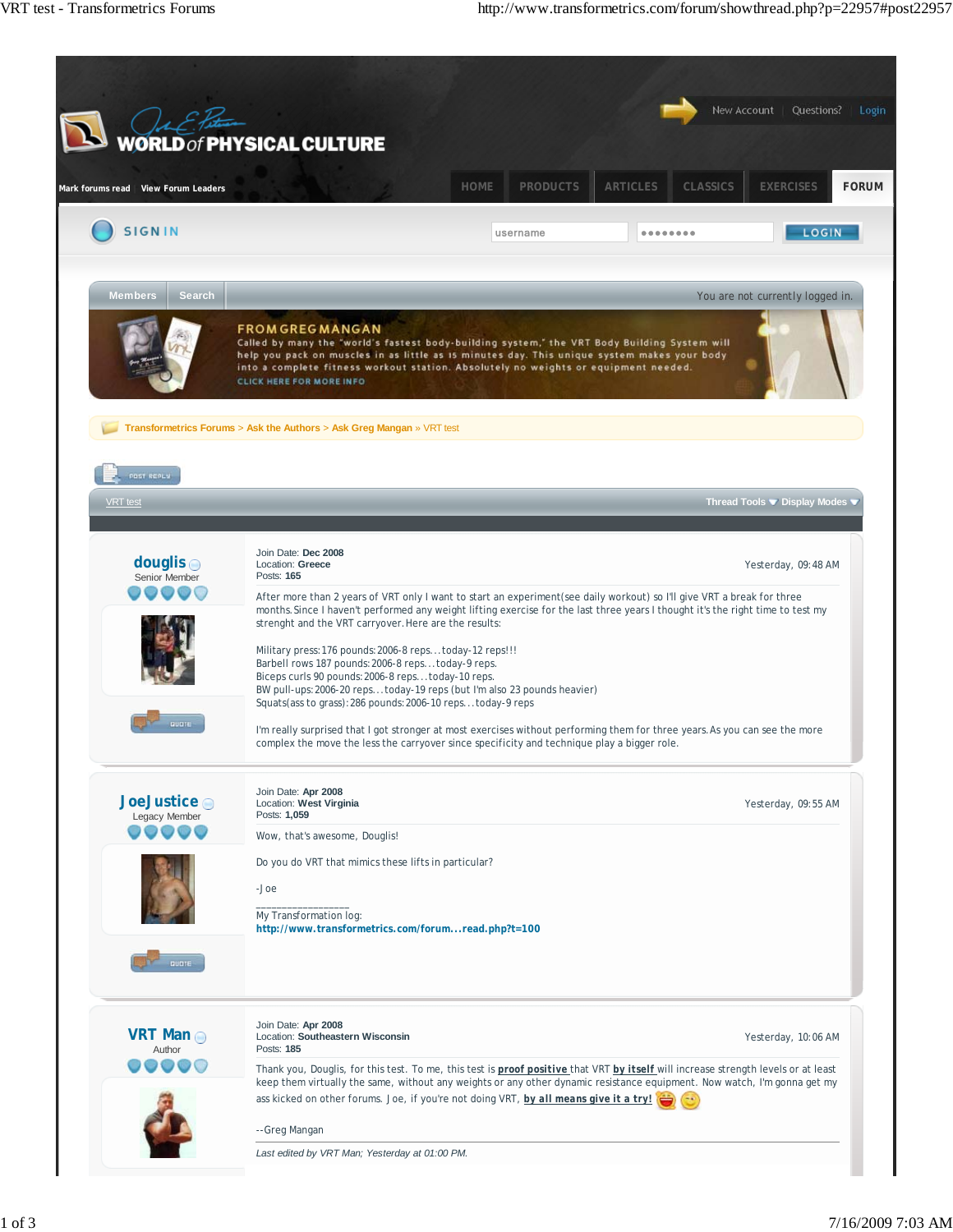| <b>MikeNY</b><br>Posts: 1,075<br>Senior Member<br>Douglis great results! VRT is superior to weights in vitaly important area! That is VRT does not damage your joints, spine or<br>bones like weights do. Greg Mangan has cvreated a revolutionary system, all the benifits of weight lifting except no injuries!<br>You get the strength, look and get it at no cost, all you lose is the damage. VRT is the tops!<br><b>BUOTE</b><br>Join Date: Apr 2008<br>JoeJustice o<br>Location: West Virginia<br>Posts: 1,059<br>Legacy Member<br>$\circ$ $\circ$<br>Quote:<br>Originally Posted by VRT Man<br>Now watch, I'm gonna get my ass kicked on other forums.<br>Only if you count chihuahua biting your ankles as getting your ass kicked<br>quare<br>week too.<br>Anyhow I'm hijacking Douglis's thread!<br>-Joe<br>My Transformation log:<br>http://www.transformetrics.com/forumread.php?t=100<br>Join Date: Dec 2008<br>douglis $\odot$<br>Location: Greece<br>Posts: 165<br>Senior Member<br>Thanks guys.<br>Yes Joe, these were pretty much the VRT exercises I was doing and these were the weights I used to lift the lasts weeks of my<br>weight lifting days three years ago.<br>Yesterday I also checked bench press with 264 pounds and from 6 reps the 2006 I went to 8. This must be a carryover from<br>DVR push-ups because the last year I only did VRT flies.<br>Now that I gave it a second thought the slight loss of strength at squat must be from my injured knees.<br>quare<br>POST REPLY<br>« Previous Thread   Next Thread »<br>Ξ<br>Posting Rules |                              | Join Date: Apr 2008                                                                                                                                                                                                                                                                                                                                                                                                                                                                                                         |                     |  |
|--------------------------------------------------------------------------------------------------------------------------------------------------------------------------------------------------------------------------------------------------------------------------------------------------------------------------------------------------------------------------------------------------------------------------------------------------------------------------------------------------------------------------------------------------------------------------------------------------------------------------------------------------------------------------------------------------------------------------------------------------------------------------------------------------------------------------------------------------------------------------------------------------------------------------------------------------------------------------------------------------------------------------------------------------------------------------------------------------------------------------------------------------------------------------------------------------------------------------------------------------------------------------------------------------------------------------------------------------------------------------------------------------------------------------------------------------------------------------------------------------------------------------------------------------------------------------------|------------------------------|-----------------------------------------------------------------------------------------------------------------------------------------------------------------------------------------------------------------------------------------------------------------------------------------------------------------------------------------------------------------------------------------------------------------------------------------------------------------------------------------------------------------------------|---------------------|--|
|                                                                                                                                                                                                                                                                                                                                                                                                                                                                                                                                                                                                                                                                                                                                                                                                                                                                                                                                                                                                                                                                                                                                                                                                                                                                                                                                                                                                                                                                                                                                                                                |                              |                                                                                                                                                                                                                                                                                                                                                                                                                                                                                                                             | Yesterday, 10:18 AM |  |
|                                                                                                                                                                                                                                                                                                                                                                                                                                                                                                                                                                                                                                                                                                                                                                                                                                                                                                                                                                                                                                                                                                                                                                                                                                                                                                                                                                                                                                                                                                                                                                                |                              |                                                                                                                                                                                                                                                                                                                                                                                                                                                                                                                             | Yesterday, 10:19 AM |  |
|                                                                                                                                                                                                                                                                                                                                                                                                                                                                                                                                                                                                                                                                                                                                                                                                                                                                                                                                                                                                                                                                                                                                                                                                                                                                                                                                                                                                                                                                                                                                                                                |                              |                                                                                                                                                                                                                                                                                                                                                                                                                                                                                                                             |                     |  |
|                                                                                                                                                                                                                                                                                                                                                                                                                                                                                                                                                                                                                                                                                                                                                                                                                                                                                                                                                                                                                                                                                                                                                                                                                                                                                                                                                                                                                                                                                                                                                                                |                              |                                                                                                                                                                                                                                                                                                                                                                                                                                                                                                                             |                     |  |
|                                                                                                                                                                                                                                                                                                                                                                                                                                                                                                                                                                                                                                                                                                                                                                                                                                                                                                                                                                                                                                                                                                                                                                                                                                                                                                                                                                                                                                                                                                                                                                                |                              | I've been doing a lot of VRT lately! In my workout thread I have been posting my primary routine, which is just a series of<br>push-ups and pull-ups I do three days a week. On my "off" days I actually do a medley of DVR and VRT moves along with a few<br>other things like sit-ups and squats. I've REALLY been enjoying this "routine" because I get the structure of the three days a<br>week set of exercises where I can test my progress while at the same doing just doing what I feel like doing throughout the |                     |  |
|                                                                                                                                                                                                                                                                                                                                                                                                                                                                                                                                                                                                                                                                                                                                                                                                                                                                                                                                                                                                                                                                                                                                                                                                                                                                                                                                                                                                                                                                                                                                                                                |                              |                                                                                                                                                                                                                                                                                                                                                                                                                                                                                                                             |                     |  |
|                                                                                                                                                                                                                                                                                                                                                                                                                                                                                                                                                                                                                                                                                                                                                                                                                                                                                                                                                                                                                                                                                                                                                                                                                                                                                                                                                                                                                                                                                                                                                                                |                              |                                                                                                                                                                                                                                                                                                                                                                                                                                                                                                                             |                     |  |
|                                                                                                                                                                                                                                                                                                                                                                                                                                                                                                                                                                                                                                                                                                                                                                                                                                                                                                                                                                                                                                                                                                                                                                                                                                                                                                                                                                                                                                                                                                                                                                                |                              |                                                                                                                                                                                                                                                                                                                                                                                                                                                                                                                             | Today, 01:00 AM     |  |
|                                                                                                                                                                                                                                                                                                                                                                                                                                                                                                                                                                                                                                                                                                                                                                                                                                                                                                                                                                                                                                                                                                                                                                                                                                                                                                                                                                                                                                                                                                                                                                                |                              |                                                                                                                                                                                                                                                                                                                                                                                                                                                                                                                             |                     |  |
|                                                                                                                                                                                                                                                                                                                                                                                                                                                                                                                                                                                                                                                                                                                                                                                                                                                                                                                                                                                                                                                                                                                                                                                                                                                                                                                                                                                                                                                                                                                                                                                |                              |                                                                                                                                                                                                                                                                                                                                                                                                                                                                                                                             |                     |  |
|                                                                                                                                                                                                                                                                                                                                                                                                                                                                                                                                                                                                                                                                                                                                                                                                                                                                                                                                                                                                                                                                                                                                                                                                                                                                                                                                                                                                                                                                                                                                                                                |                              |                                                                                                                                                                                                                                                                                                                                                                                                                                                                                                                             |                     |  |
| You may not post replies<br>You may not post attachments<br>You may not edit your posts                                                                                                                                                                                                                                                                                                                                                                                                                                                                                                                                                                                                                                                                                                                                                                                                                                                                                                                                                                                                                                                                                                                                                                                                                                                                                                                                                                                                                                                                                        |                              |                                                                                                                                                                                                                                                                                                                                                                                                                                                                                                                             |                     |  |
| <b>BB</b> code is On<br>Smilies are On<br>[IMG] code is On<br>Forum Jump                                                                                                                                                                                                                                                                                                                                                                                                                                                                                                                                                                                                                                                                                                                                                                                                                                                                                                                                                                                                                                                                                                                                                                                                                                                                                                                                                                                                                                                                                                       | You may not post new threads |                                                                                                                                                                                                                                                                                                                                                                                                                                                                                                                             |                     |  |